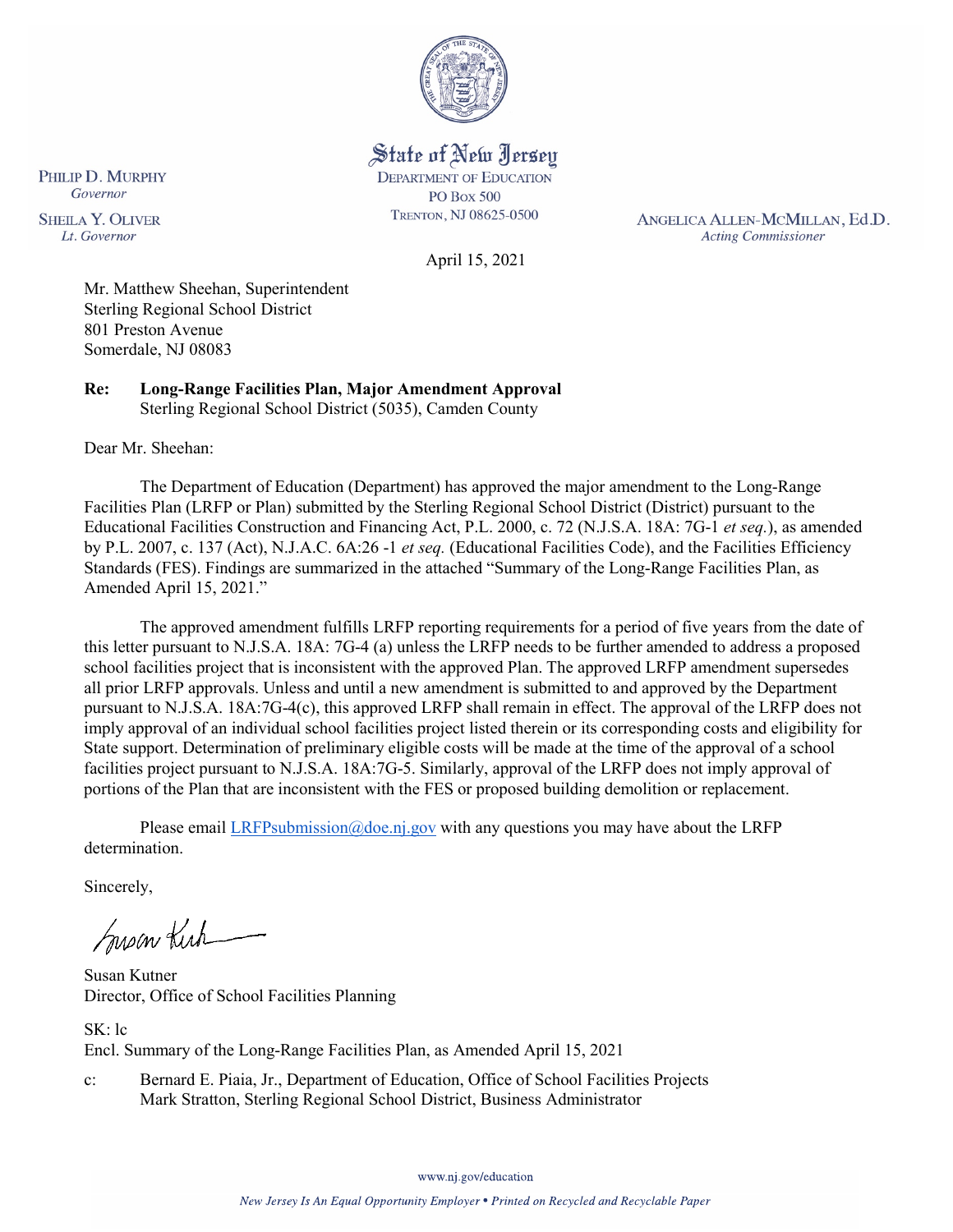# **Sterling Regional School District (5035) Summary of the Long-Range Facilities Plan, as Amended April 15, 2021**

The Department of Education (Department) has completed its review of the major amendment to the Long-Range Facilities Plan (LRFP or Plan) submitted by the Sterling Regional School District (District) pursuant to the Educational Facilities Construction and Financing Act, P.L. 2000, c. 72 (N.J.S.A. 18A: 7G-1 *et seq.*), as amended by P.L. 2007, c. 137 (Act), N.J.A.C. 6A:26-1 et seq. (Educational Facilities Code), and the Facilities Efficiency Standards (FES).

The following provides a summary of the District's approved amended LRFP. The summary is based on the standards set forth in the Act, the Educational Facilities Code, the FES, District-reported information in the Department's LRFP reporting system, and supporting documentation. The referenced reports in *italic* text are standard reports available on the Department's LRFP website.

#### **1. Inventory Overview**

The District is classified as a Regular Operating District (ROD) for funding purposes. It provides services for students in grades 9-12.

The District identified existing and proposed schools, sites, buildings, rooms, and site amenities in its LRFP. Table 1 lists the number of existing and proposed district schools, sites, and buildings. Detailed information can be found in the *School Asset Inventory Report* and the *Site Asset Inventory Report.*

**As directed by the Department, school facilities projects that have received initial approval by the Department and have been approved by the voters, if applicable, are represented as "existing" in the LRFP.** Approved projects that include new construction and/or the reconfiguration/reassignment of existing program space are as follows: n/a.

| Category                                     | <b>Existing</b> | <b>Proposed</b> |
|----------------------------------------------|-----------------|-----------------|
| Number of Schools (assigned DOE school code) |                 |                 |
| Number of School Buildings <sup>1</sup>      |                 |                 |
| Number of Non-School Buildings <sup>2</sup>  |                 |                 |
| Number of Vacant Buildings                   |                 |                 |
| Number of Sites                              |                 |                 |

#### **Table 1: Number of Schools, School Buildings, and Sites**

Based on the existing facilities inventory submitted by the District:

- Schools using leased buildings (short or long-term):  $n/a$
- Schools using temporary classroom units (TCUs), excluding TCUs supporting construction: n/a
- Vacant/unassigned school buildings:  $n/a$

 $\overline{a}$ 

<span id="page-1-1"></span><span id="page-1-0"></span>*<sup>1</sup>* Includes district-owned buildings and long-term leases serving students in district-operated programs

<sup>&</sup>lt;sup>2</sup> Includes occupied district-owned buildings not associated with a school, such as administrative buildings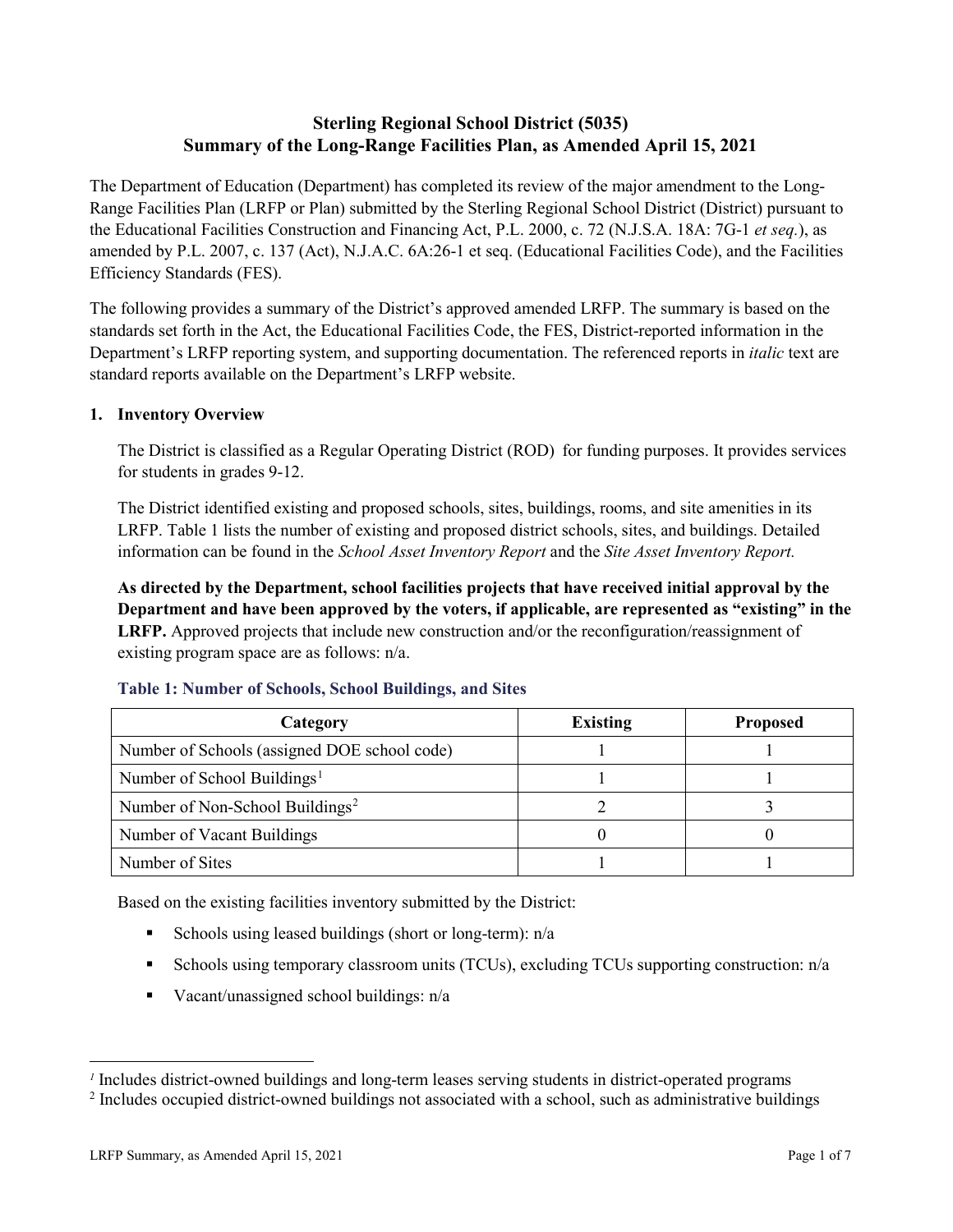Findings:

The Department has determined that the proposed inventory is adequate for approval of the District's LRFP amendment. However, the LRFP determination does not imply approval of an individual school facilities project listed within the LRFP; the District must submit individual project applications for project approval.

# **2. District Enrollments**

The District determined the number of students, or "proposed enrollments," to be accommodated for LRFP planning purposes on a district-wide basis and in each school.

The Department minimally requires the submission of a standard cohort-survival projection using historic enrollment data from the Application for School State Aid (ASSA) or NJ Smart. The cohort-survival method projection method forecasts future students based upon the survival of the existing student population as it moves from grade to grade. A survival ratio of less than 1.00 indicates a loss of students, while a survival ratio of more than 1.00 indicates the class size is increasing. For example, if a survival ratio tracking first to second grade is computed to be 1.05, the grade size is increasing by 5% from one year to the next. The cohort-survival projection methodology works well for communities with stable demographic conditions. Atypical events impacting housing or enrollments, such as an economic downturn that halts new housing construction or the opening of a charter or private school, typically makes a cohort-survival projection less reliable.

#### **Proposed enrollments are based on a standard cohort-survival enrollment projection.**

Adequate supporting documentation was submitted to the Department to justify the proposed enrollments. Table 2 provides a comparison of existing and projected enrollments. All totals include special education students.

|                              | <b>Existing Enrollments</b> | <b>District Proposed Enrollments</b> |
|------------------------------|-----------------------------|--------------------------------------|
| <b>Grades</b>                | 2019-2020                   | 2023-24                              |
| PK (excl. private providers) |                             |                                      |
| Grades K to 5                |                             |                                      |
| Grades 6 to 8                |                             |                                      |
| Grades 9 to 12               | 921                         | 995                                  |
| <b>Totals PK to 12</b>       |                             | 995                                  |

# **Table 2: Enrollments**

Findings:

The Department has determined the District's proposed enrollments to be acceptable for approval of the District's LRFP amendment. The Department will require a current enrollment projection at the time an application for a school facilities project is submitted incorporating the District's most recent enrollments in order to verify that the LRFP's planned capacity is appropriate for the updated enrollments.

# **3. District Practices Capacity**

Based on information provided in the room inventories, District Practices Capacity was calculated for each school building to determine whether adequate capacity is proposed for the projected enrollments based on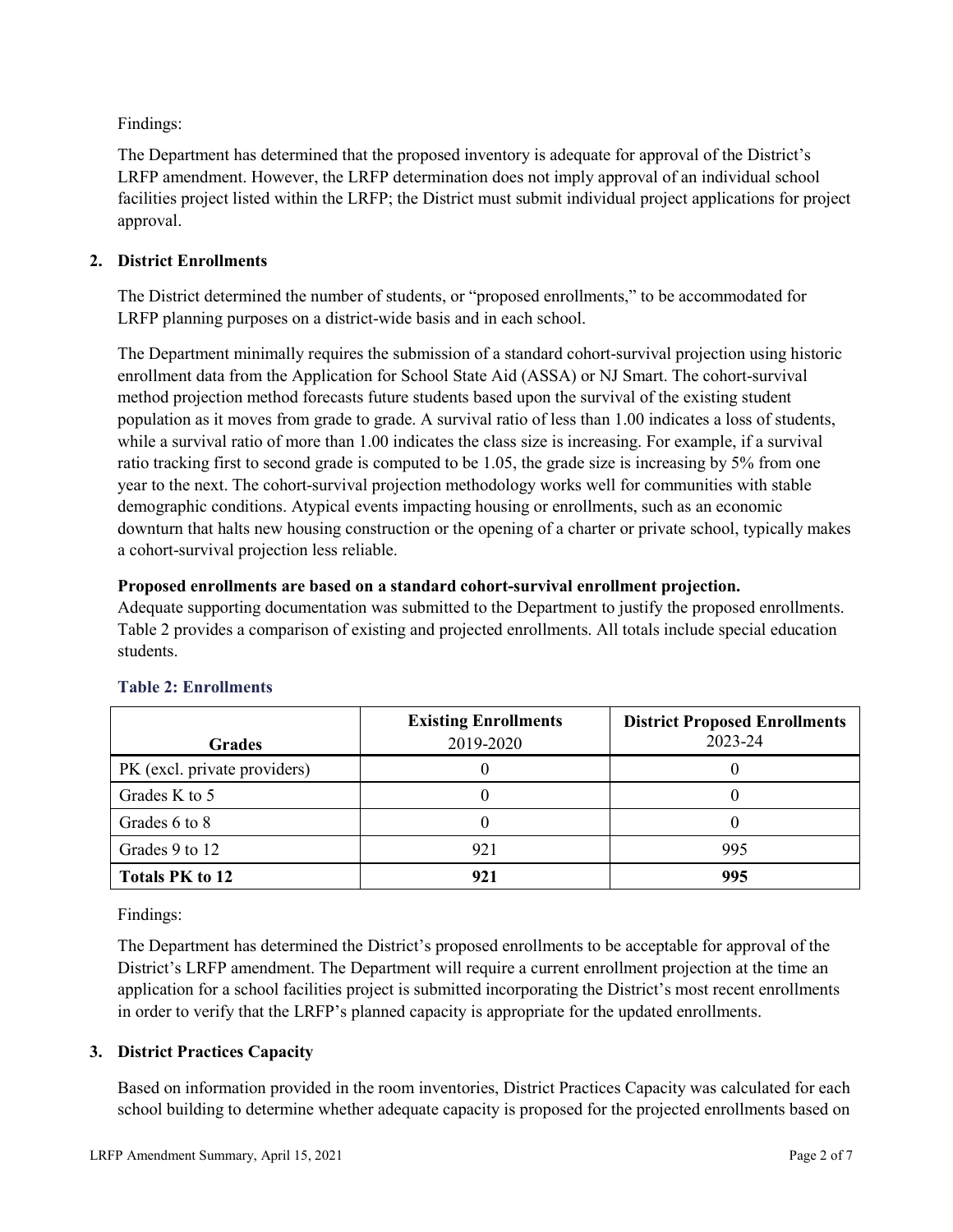district scheduling and class size practices. The capacity totals assume instructional buildings can be fully utilized regardless of school sending areas, transportation, and other operational issues. The calculations only consider district-owned buildings and long-term leases; short term leases and temporary buildings are excluded. **A capacity utilization factor of 90% for classrooms serving grades K-8 and 85% for classrooms serving grades 9-12 is applied in accordance with the FES.** No capacity utilization factor is applied to preschool classrooms.

In certain cases, districts may achieve adequate District Practices Capacity to accommodate enrollments but provide inadequate square feet per student in accordance with the FES, resulting in educational adequacy issues and "Unhoused Students." Unhoused students are considered in the "Functional Capacity" calculations used to determine potential State support for school facilities projects and are analyzed in Section 4.

Table 3 provides a summary of proposed enrollments and existing and proposed District-wide capacities. Detailed information can be found in the LRFP website reports titled *FES and District Practices Capacity Report, Existing Rooms Inventory Report, and Proposed Rooms Inventory Report.*

| <b>Grades</b>              | <b>Proposed</b><br><b>Enrollments</b> | <b>Existing</b><br><b>District</b><br><b>Practices</b><br>Capacity | <b>Existing</b><br>Deviation* | <b>Proposed</b><br><b>District</b><br><b>Practices</b><br>Capacity | <b>Proposed</b><br>Deviation* |
|----------------------------|---------------------------------------|--------------------------------------------------------------------|-------------------------------|--------------------------------------------------------------------|-------------------------------|
| Elementary ( $PK$ to 5)    | 0                                     | 0.00                                                               | 0.00                          | 0.00                                                               | 0.00                          |
| Middle $(6 \text{ to } 8)$ | 0                                     | 0.00                                                               | 0.00                          | 0.00                                                               | 0.00                          |
| High $(9 \text{ to } 12)$  | 995                                   | 1044.65                                                            | 49.65                         | 1,044.65                                                           | 49.65                         |
| <b>District Totals</b>     | 995                                   | 1,044.65                                                           | 49.65                         | 1,044.65                                                           | 1,044.65                      |

# **Table 3: District Practices Capacity Analysis**

*\* Positive numbers signify surplus capacity; negative numbers signify inadequate capacity. Negative values for District Practices capacity are acceptable for approval if proposed enrollments do not exceed 100% capacity utilization.*

Considerations:

- Based on the proposed enrollments and existing room inventories, the District is projected to have inadequate capacity for the following grade groups, assuming all school buildings can be fully utilized: n/a
- Adequate justification has been provided by the District if the proposed capacity for a school significantly deviates from the proposed enrollments. Generally, surplus capacity is acceptable for LRFP approval if additional capacity is not proposed through new construction.

# Findings:

The Department has determined that proposed District capacity, in accordance with the proposed enrollments, is adequate for approval of the District's LRFP amendment. The Department will require a current enrollment projection at the time an application for a school facilities project is submitted, incorporating the District's most recent Fall Enrollment Report, in order to verify that the LRFP's planned capacity meets the District's updated enrollments.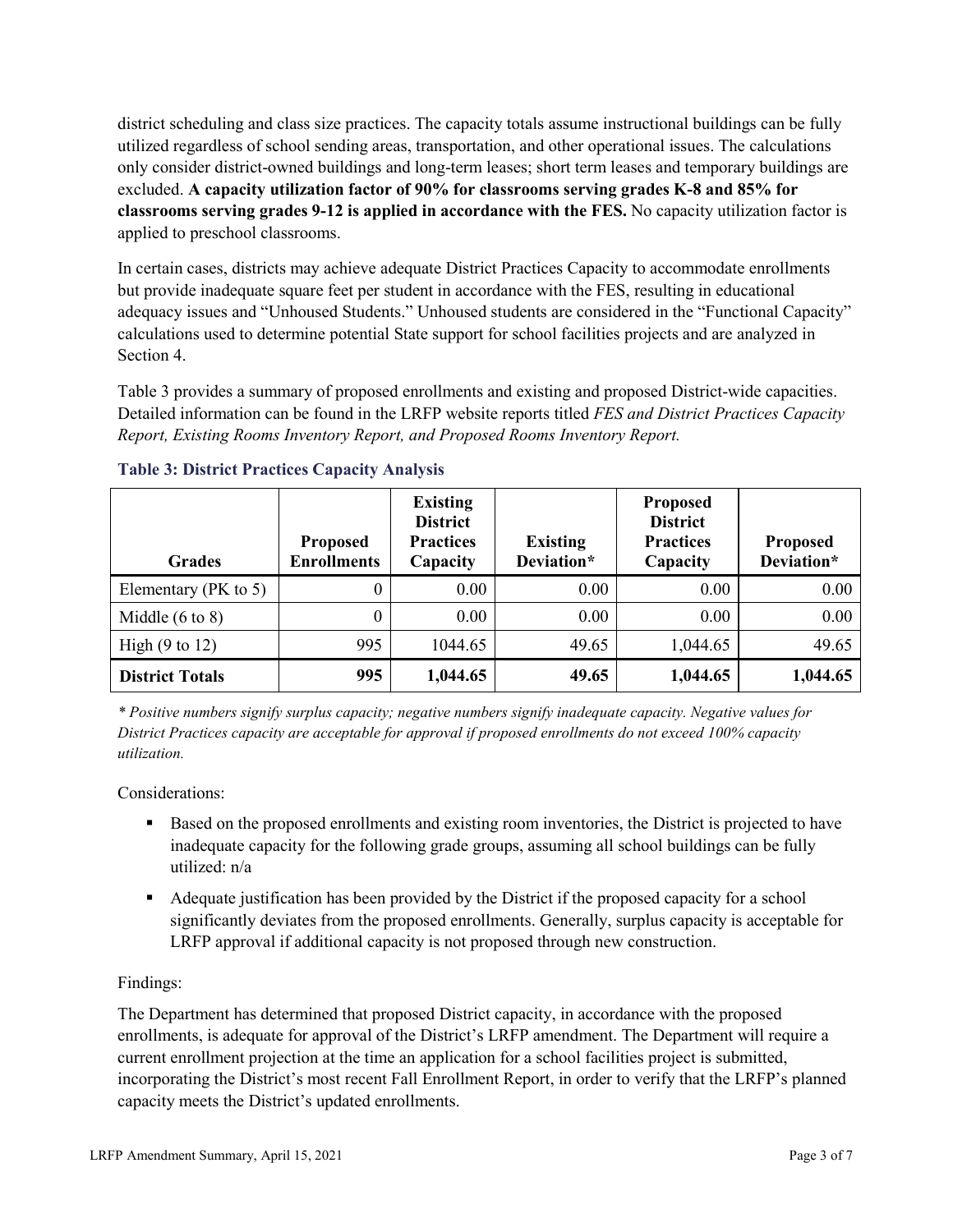## **4. New Construction Funding Eligibility**

*Functional Capacity* was calculated and compared to the proposed enrollments to provide a **preliminary estimate** of Unhoused Students and new construction funding eligibility. **A final determination will be made at the time of project application approval.**

*Functional Capacity* is the adjusted gross square footage of a school building *(total gross square feet minus excluded space)* divided by the minimum area allowance per full-time equivalent student for the grade level contained therein. *Unhoused Students* is the number of students projected to be enrolled in the District that exceeds the Functional Capacity of the District's schools pursuant to N.J.A.C. 6A:26-2.2(c). *Excluded Square Feet* includes (1) square footage exceeding the FES for any pre-kindergarten, kindergarten, general education, or self-contained special education classroom; (2) grossing factor square footage *(corridors, stairs, mechanical rooms, etc.)* that exceeds the FES allowance, and (3) square feet proposed to be demolished or discontinued from use. Excluded square feet may be revised during the review process for individual school facilities projects.

Table 4 provides a preliminary assessment of the Functional Capacity, Unhoused Students, and Estimated Maximum Approved Area for Unhoused Students for each FES grade group. The calculations exclude temporary facilities and short-term leased buildings. School buildings proposed for whole or partial demolition or reassignment to a non-school use are excluded from the calculations pending project application review. If a building is proposed to be reassigned to a different school, the square footage is applied to the proposed grades after reassignment. Buildings that are not assigned to a school are excluded from the calculations. In addition, only preschool students eligible for state funding (former ECPA students) are included. Detailed information concerning the calculations can be found in the *Functional Capacity and Unhoused Students Report* and the *Excluded Square Footage Report.*

| Category                                     | PK/K to 5 | 6 to 8   | 9 to 12  | <b>Total</b> |
|----------------------------------------------|-----------|----------|----------|--------------|
| Eligible PK /K-12 Proposed Enrollments       | 0         | 0        | 995      |              |
| FES Area Allowance (SF/student)              | 125.00    | 134.00   | 151.00   |              |
| <b>Prior to Completion of Proposed Work:</b> |           |          |          |              |
| <b>Existing Gross Square Feet</b>            | $\theta$  | $\theta$ | 160,632  | 160,632      |
| <b>Adjusted Gross Square Feet</b>            | 0         | $\theta$ | 158,374  | 158,374      |
| <b>Adjusted Functional Capacity</b>          | 0.00      | 0.00     | 1,048.83 |              |
| <b>Unhoused Students</b>                     | 0.00      | 0.00     | 0.00     |              |
| Est. Max. Area for Unhoused Students         | 0.00      | 0.00     | 0.00     |              |
| <b>After Completion of Proposed Work:</b>    |           |          |          |              |
| Gross Square Feet                            | $\theta$  | $\theta$ | 160,632  | 160,632      |
| New Gross Square Feet                        | $\theta$  | $\Omega$ | 0        | $\Omega$     |
| <b>Adjusted Gross Square Feet</b>            | $\Omega$  | $\Omega$ | 158,374  | 158,374      |
| <b>Functional Capacity</b>                   | 0.00      | 0.00     | 1,048.83 |              |
| <b>Unhoused Students after Construction</b>  | 0.00      | 0.00     | 0.00     |              |
| Est. Max. Area Remaining                     | 0.00      | 0.00     | 0.00     |              |

#### **Table 4: Estimated Maximum Approved Area for Unhoused Students**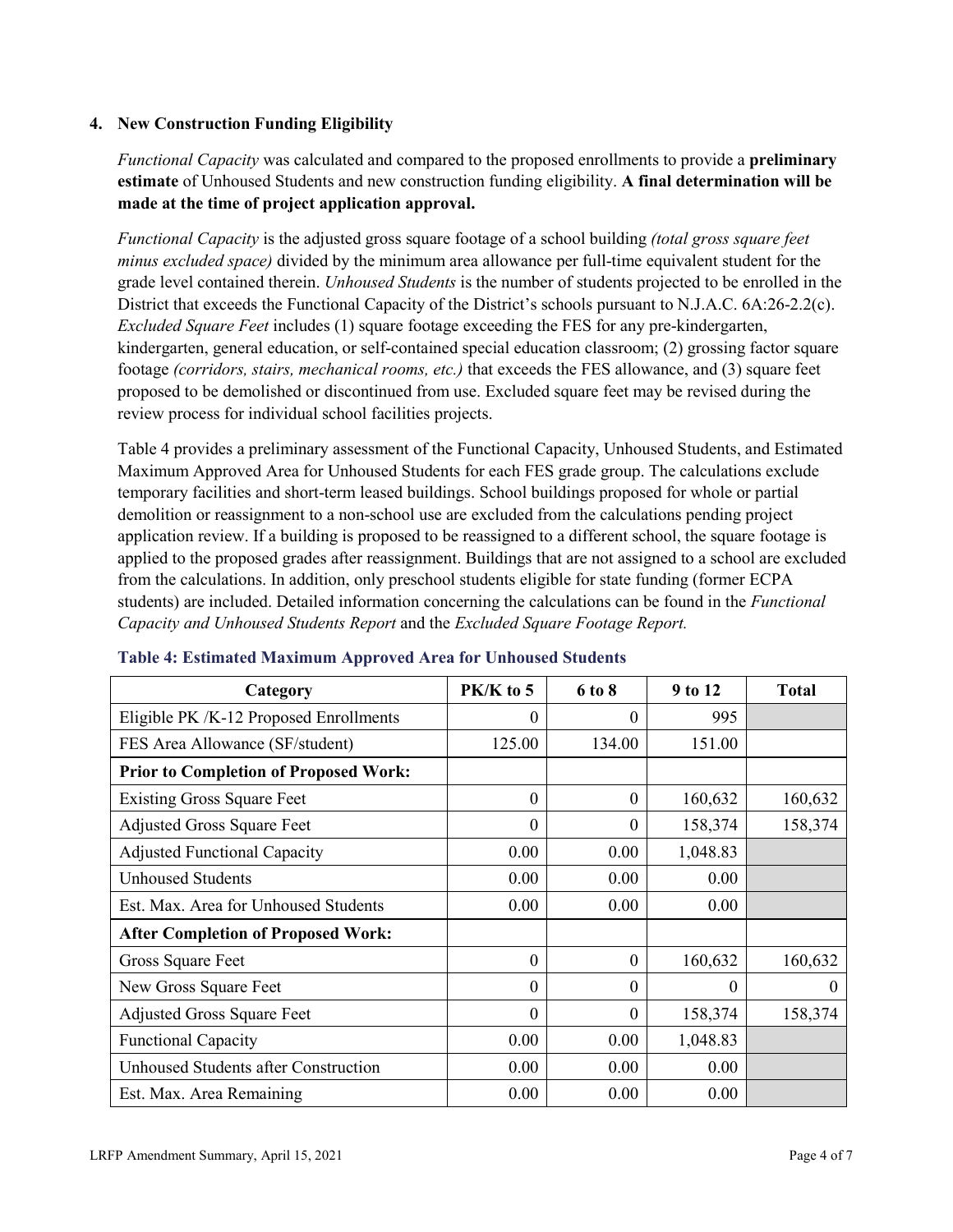Facilities used for non-instructional or non-educational purposes are ineligible for State support under the Act. However, projects for such facilities shall be reviewed by the Department to determine whether they are consistent with the District's LRFP and whether the facility, if it is to house students (full or part time) conforms to educational adequacy requirements. These projects shall conform to all applicable statutes and regulations.

Estimated costs represented in the LRFP by the District are for capital planning purposes only. The estimates are not intended to represent preliminary eligible costs or final eligible costs of approved school facilities projects.

Considerations:

- The District does not have approved projects pending completion, as noted in Section 1, that impact the Functional Capacity calculations.
- **The Functional Capacity calculations** *exclude* square feet proposed for demolition or discontinuation for the following FES grade groups and school buildings pending a feasibility study and project review: n/a .
- Based on the preliminary assessment, the District has Unhoused Students prior to the completion of proposed work for the following FES grade groups: n/a .
- New construction is proposed for the following FES grade groups: n/a.
- Proposed new construction exceeds the estimated maximum area allowance for Unhoused Students prior to the completion of the proposed work for the following grade groups: n/a.
- The District, based on the preliminary LRFP assessment, will not have Unhoused Students after completion of the proposed LRFP work. If the District is projected to have Unhoused Students, adequate justification has been provided to confirm educational adequacy in accordance with Section 6 of this determination.

# Findings:

Functional Capacity and Unhoused Students calculated in the LRFP are preliminary estimates. Preliminary Eligible Costs (PEC) and Final Eligible Costs (FEC) will be included in the review process for specific school facilities projects. A feasibility study undertaken by the District is required if building demolition or replacement is proposed per N.J.A.C. 6A:26-2.3(b)(10).

# **5. Proposed Work**

The District assessed program space, capacity, and physical plant deficiencies to determine corrective actions. Capital maintenance, or *"system actions,"* address physical plant deficiencies due to operational, building code, and /or life cycle issues. Inventory changes, or *"inventory actions,*" add, alter, or eliminate sites, site amenities, buildings, and/or rooms.

The Act (N.J.S.A. 18A:7G-7b) provides that all school facilities shall be deemed suitable for rehabilitation unless a pre-construction evaluation undertaken by the District demonstrates to the satisfaction of the Commissioner that the structure might pose a risk to the safety of the occupants even after rehabilitation or that rehabilitation is not cost-effective. Pursuant to N.J.A.C. 6A:26-2.3(b)(10), the Commissioner may identify school facilities for which new construction is proposed in lieu of rehabilitation for which it appears from the information presented that new construction is justified, provided, however, that for such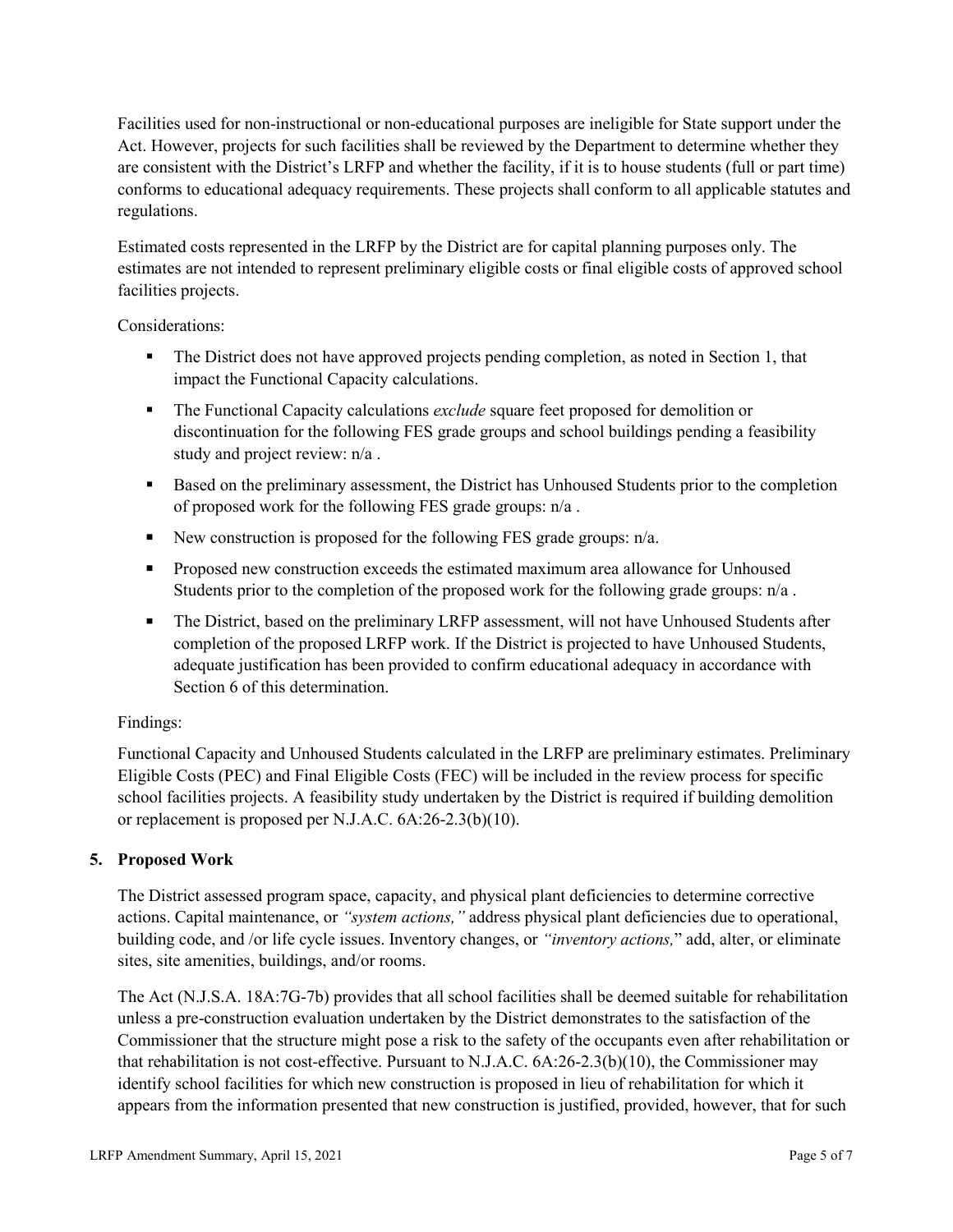school facilities so identified, the District must submit a feasibility study as part of the application for the specific school facilities project. The cost of each proposed building replacement is compared to the cost of additions or rehabilitation required to eliminate health and safety deficiencies and to achieve the District's programmatic model.

Table 5 lists the scope of work proposed for each school based on the building(s) serving their student population. Proposed inventory changes are described in the LRFP website reports titled *"School Asset Inventory Report and "Proposed Room Inventory Report."* Information concerning proposed systems work, or capital maintenance can be found in the "LRFP Systems Action Summary Report."

With the completion of the proposed work, the following schools are proposed to be eliminated: n/a; the following schools are proposed to be added: n/a.

| <b>Proposed Scope of Work</b>                                                                  | <b>Applicable Schools</b>  |
|------------------------------------------------------------------------------------------------|----------------------------|
| <b>Renovation only</b> (no new construction)                                                   |                            |
| System actions only (no inventory actions)                                                     | Sterling High School (050) |
| Existing inventory actions only (no systems actions)                                           | n/a                        |
| Systems and inventory changes                                                                  | n/a                        |
| <b>New construction</b>                                                                        |                            |
| Building addition only (no systems actions)                                                    | n/a                        |
| Renovation and building addition (system, existing<br>inventory, and new construction actions) | n/a                        |
| New building on existing site                                                                  | n/a                        |
| New building on new or expanded site                                                           | n/a                        |
| Site and building disposal (in addition to above scopes)                                       |                            |
| Partial building demolition                                                                    | n/a                        |
| Whole building demolition                                                                      | n/a                        |
| Site and building disposal or discontinuation of use                                           | n/a                        |

#### **Table 5: School Building Scope of Work**

Findings:

The Department has determined that the proposed work is adequate for approval of the District's LRFP amendment. However, Department approval of proposed work in the LRFP does not imply the District may proceed with a school facilities project. The District must submit individual project applications with cost estimates for Department project approval. Both school facilities project approval and other capital project review require consistency with the District's approved LRFP.

# **6. Proposed Room Inventories and the Facilities Efficiency Standards**

The District's proposed school buildings were evaluated to assess general educational adequacy in terms of compliance with the FES area allowance pursuant to N.J.A.C. 6A:26-2.2 and 2.3.

District schools proposed to provide less square feet per student than the FES after the completion of proposed work as indicated in Table 5 are as follows: n/a